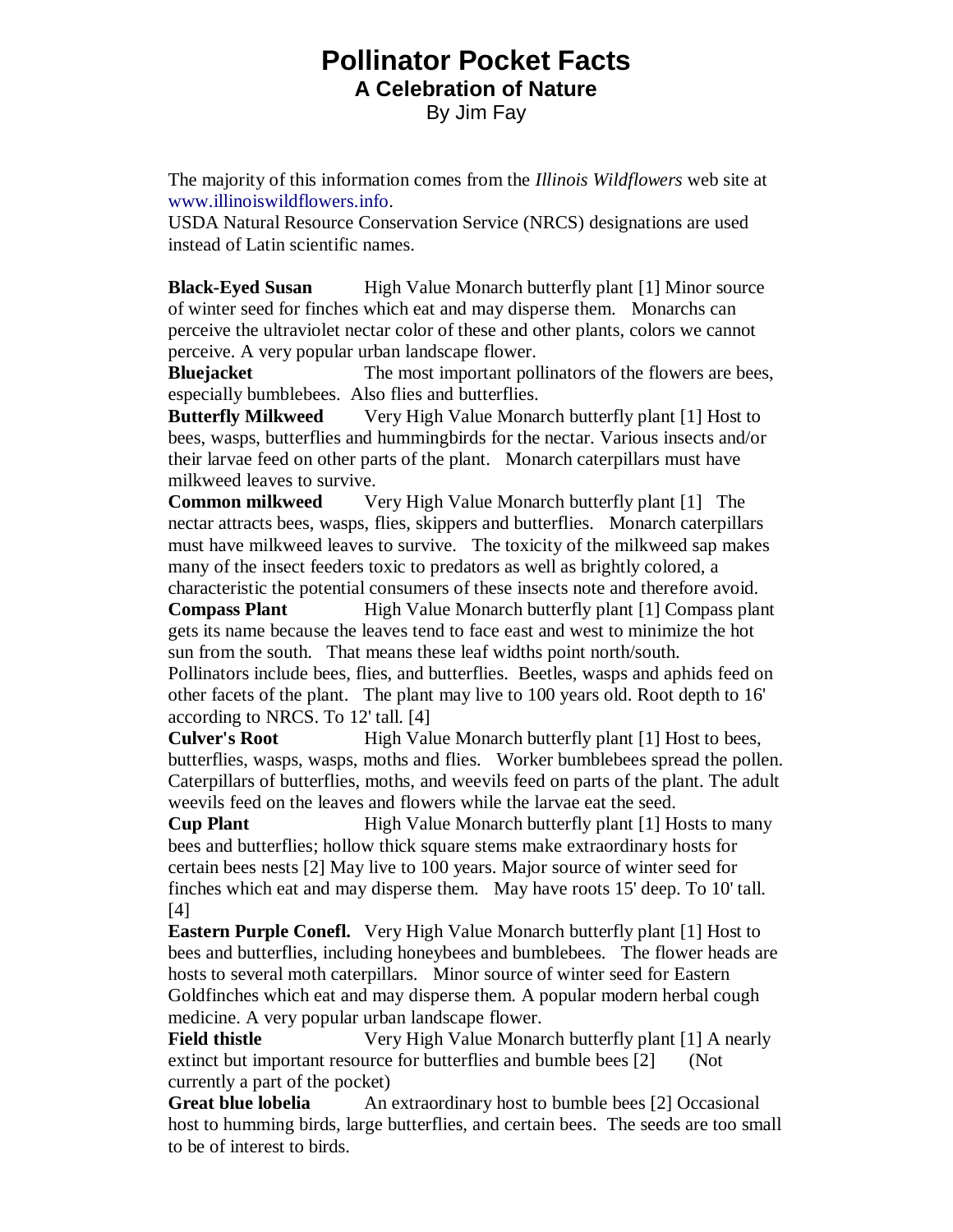**Lanceleaf tickseed** An early bloomer that hosts bees, butterflies, wasps, flies, skippers, moths, and beetles. Goldfinches sometimes eat the seeds. A valuable component to quality prairies.

**New England Aster** A late fall-blooming plants; host to honey bees and perhibernation bumble bee queens [2] The plant requires cross pollination by insects to propagate. Rabbits occasionally eat on the foliage, sometimes consuming the entire plant.

**Partridge Pea** Host to bees, wasps, flies, ants, and beetles. Sometimes leaf-cutting bees cut off portions of the petals for their nest. Ring-necked pheasants and mallards eat the seeds. A legume that hosts the bacteria that converts atmospheric nitrogen into a biologically useful nitrogen compound and stores this compound in small growths on the roots. Indeed, partridge pea has a very high nitrogen-fixing rate. It attracts predatory or parasite insects that prey upon and kill harmful insects. [5]

**Pinnate prairie coneflower** Bees, especially bumblebees, are the most important pollinators. Wasps, flies, small butterflies, and beetles are other insect visitors. Goldfinches sometimes eat and disperse the seeds. Very common in most prairies.

**Prairie Dock** A variety of caterpillars and/or adult insects feed on the various parts of the plant, some of which prey on each other**.** Hosts hummingbirds. Major source of winter seed for finches which eat and may disperse them. The leaves, like that of compass plant, point north/south. Up to 10' tall. [4]

**Prairie Fleabane** Attracts predatory or parasite insects that prey upon and kill harmful insects. [5] Over 40 kinds of insects feed on the plant, about half of which are so esoteric they have no common name. [4] Combats the harmful garlic mustard weed.

**Prairie Ironweed** High Value Monarch butterfly plant [1] Major source of very durable winter seed for finches which eat and may disperse them. Durable seeds may remain fertile in the soil for fifty years.

**Purple Giant Hyssop** Produces long-lasting, nectar-rich flowers [2] Bees are the most common visitors. The flower also attracts goldfinches and hummingbirds. A square stemmed mint.

**Purple Prairie Clover** Host to voracious honey bees and bumble bees [2] Honey bees waggle dance to communicate to each other a surprisingly precise location of the plant over 3½ miles away.

(https://www.youtube.com/watch?v=LU\_KD1enR3Q) A legume.

**Rattlesnake Master** High Value Monarch butterfly plant [1] Popular host to an incredible diversity of insects [2] Leaves were used to make sandals 9,000 years ago.

**Shooting Star** The scientific name for shooting star is *Dodecatheon meadia* meaning "flower of the 12 gods" implying that the flower is so beautiful it was favored and protected by the 12 superior gods of Olympus. Early settlers often referred to it as "the prairie pointer," perhaps referring to the fact that the bloom points down to the soil, or, to be more significant, to the prairie. Queen bumblebees are probably the most common visitors of "prairie pointer" flowers. They rapidly and dramatically vibrate their thoracic muscles to shake pollen loose from the flowers. This tactic for collecting pollen is sometimes called 'buzz pollination.'

**Smooth Ox Eye** High Value Monarch butterfly plant [1] Nectar and pollen is sought by various insects including bees, wasps, flies, butterflies and beetles. A variety of other insects feed on other facets of the plant.

**Swamp Milkweed** Very High Value Monarch butterfly plant [1] A number